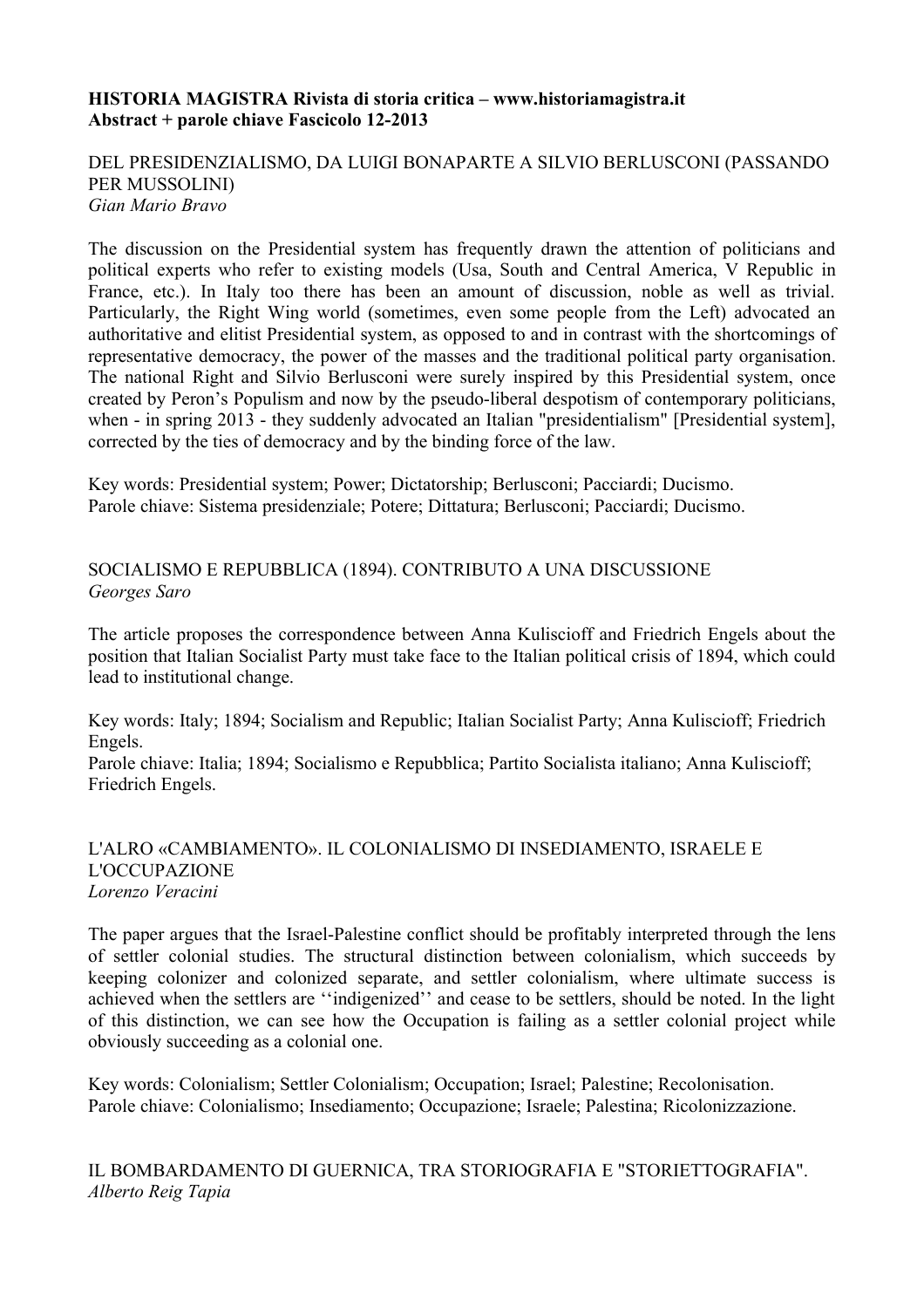The bombing of Guernica (April 26, 1937) has become one of the most powerful and persistent myths of the Civil War. It wasn't certainly one of the most important massacres of the war, but the constant distortion of this fact, far exceeds the difficulty of setting some historical facts. Franco's propaganda - against all evidence - attributed the bombing at the Republican troops. The ideological "reconstruction" of the facts, tried to exonerate Franco's troops, leaving the responsibility of Guernica's destruction to the German Condor Legion. The authentic historiography has now ascertained the facts, but revisionism still continues through books and media, that minimize the facts, exempting Franco and his generals from their responsibilities.

Key words: Guernica; Francisco Franco; Spanish Civil War; Revisionist Historiography. Parole chiave: Guernica; Francisco Franco; Guerra civile spagnola; Storiografia revisionista.

# VILLA REGINA. MODELLO FASCISTA D'EMIGRAZIONE IN PATAGONIA *Pantaleone Sergi*

Transplantation of families of Italian workers in a quenched and uninhabited territory in the Upper Valley of Rio Negro (Patagonia), with the foundation in 1924 in Colonia Regina de Alvear, now Villa Regina, took place on the basis of a political decision in Italy funded with public capital because of the will of Benito Mussolini. The Duce of Fascism, in fact, intervened in order to facilitate the operation because of the urgency of his friend and confidant Ottavio Dinale, delegate of the National Fascist Party in South America. The foundation of Villa Regina, the first Italian case of artificial colonization, however, was the result of a convergence of interests between Dinale, who developed several hypotheses for the settlement of Italian immigrants abroad, and the engineer Filippo Bonoli, author of the project in the Rio Negro, and afterwards promoter of the Italian-Argentinian Company of Colonization. The author, after having outlined the theoretical framework on migration policies and practices of fascism, on the basis of a work of empirical research conducted in Italy and Argentina and the use of original sources including documentation unexplored until now by historians of Italian emigration, has reconstructed the unknown aspects of a case considered a fascist model of migration, aspects that indicate Villa Regina as the first of the so-called "Cities of the Duce".

Key words: Italian Emigration; Argentina; Fascism; Ottavio Dinale; City of Trustees. Parole chiave: Emigrazione italiana; Argentina; Fascismo; Ottavio Dinale; Città di fondazione.

# LA SECESSIONE PER VIA LINGUISTICA. IL POLITECNICO DI MILANO E L'IMPOSTAZIONE DELL'INGLESE *Giorgio Pagano*

The judgment of the Lombardy Regional Administrative Court of 23 May 2013 (on the site www.francoangeli.it) prevented, at the moment, the decision of the Politecnico of Milano to impose English as the only language for the Courses of the Laurea Magistrale. Against that decision is necessary a mobilization that shows the cultural, economic, and social costs of the forced "inglesizzazione" of the Italian school.

Key words: Judgment of the Lombardy Regional Administrative Court of 23 May 2013; Politecnico di Milano; Required English Courses.

Parole chiave: Sentenza tar 23 maggio 2013; Politecnico di Milano; Corsi in inglese obbligatori.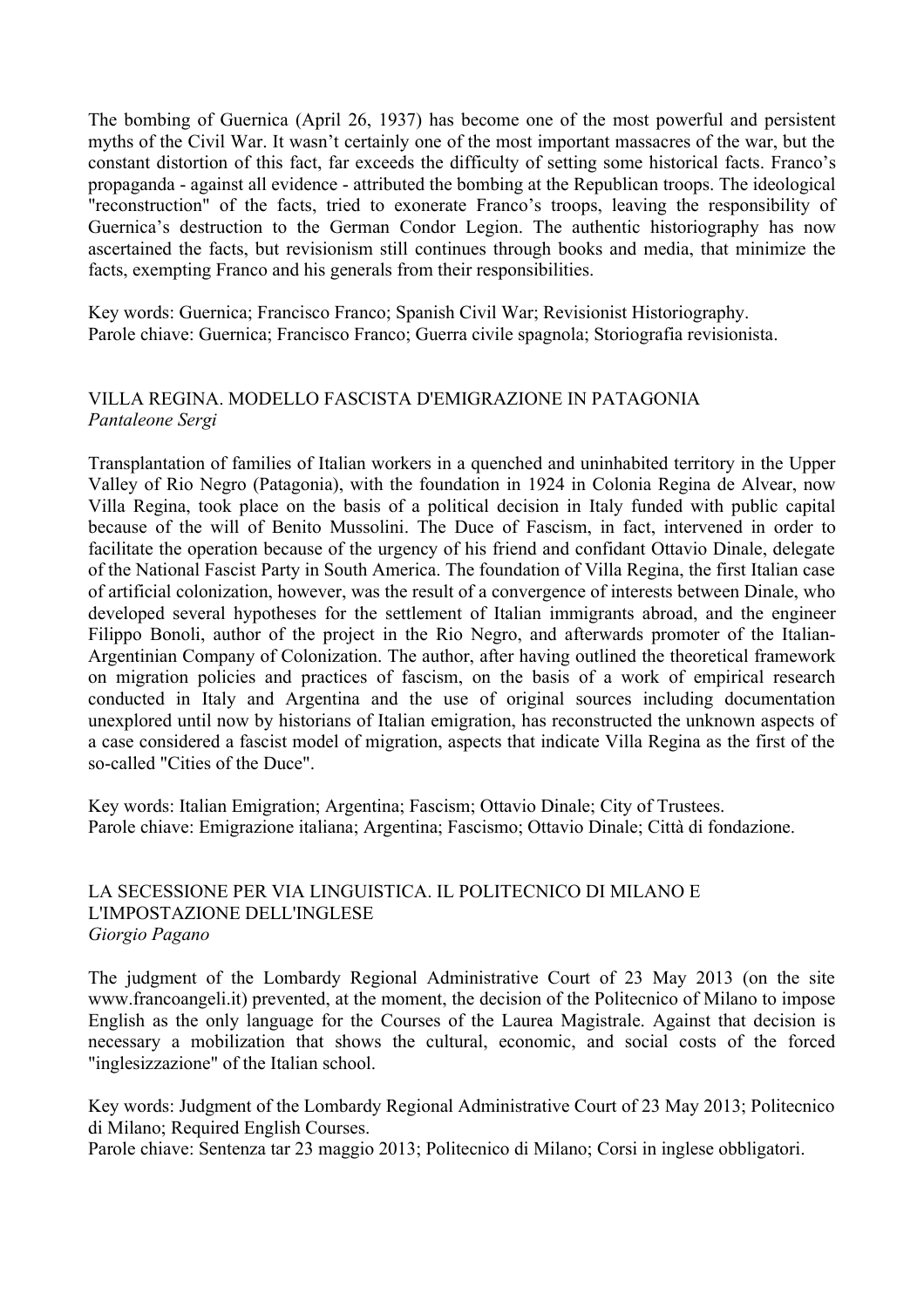#### A CINQUANT'ANNI DAL VATICANO II *Alessando Santagata*

The paper investigates the "stat of the art" concerning the sources on the Second Vatican Council. The exposition is founded on the division operated by the authors of the History of Vatican II, directed by Giuseppe Alberigo and published in five volumes from 1995 to 2001. Following this model, the paper shows the three main groups of sources: conciliar documents and proceedings, collections of letters, diaries and others statements of the participants. Finally, the article proposes an exposition of the new researches on the catholic press and on the television during the years of the Council.

Key words: Second Vatican Council; Archive of the Council; Letters; Diaries; Television. Parole chiave: Vaticano II; Fonti conciliari; Archivio del Concilio; Lettere; Diari; Televisione.

## IL GRAMSCI «MOLECOLARE» DI GIACOMO DEBENEDETTI: IL PROBLEMA POLITICO DELL'AUTOBIOGRAFIA *Eleonora Forenza*

This paper aims to reconstructing the contribution that Giacomo Debenedetti gave to the understanding of the central connection in the gramscian thought between the political question of the autobiography - which was a gobettian theme - and the concept of «molecular». Already in 1947, contributing to award the Viareggio Prize to the Letters, Debenedetti wrote an essay (published in 1972 in «Rinascita») in which stressed the centrality of the «molecular» in the Gramsci's «human method». Moreover, as it is shown in the debate appeared in 1962 in «l'Europa letteraria», Debenedetti, through his activity at «Il Saggiatore», plays a pivotal role in the publishing of the anthology 2000 pagine di Gramsci. It will contain unpublished writings concerning the issue of the autobiography and the molecular formation of personality. Togliatti in his review gave prominence to these aspects. Therefore, a way to a new possible reception of Gramsci was opened.

Key words: Antonio Gramsci, Giacomo Debenedetti, Molecular, Autobiography, 2000 pagine di Gramsci, «l'Europa letteraria».

Parole chiave: Antonio Gramsci, Giacomo Debenedetti, Molecolare, Autobiografia, 2000 pagine di Gramsci, «l'Europa letteraria».

# ULTIMA CHIAMATA. COME NASCE UN DOCUMENTARIO *Enrico Cerasuolo*

Last Call (2013, 90') is a documentary that tells the story of The limits to growth, a little book that shook the world in 1972 with a simple message: planet Earth is a finite system, in a finite system unlimited growth is not possible and without control can lead to overshoot and collapse. The book was a scientific report to the Club of Rome, think tank founded in 1968 by Aurelio Peccei. The present crisis, environmental and economic first of all, drew back the attention to the warning launched more than 40 years ago by The limits to growth authors, Dennis and Donella Meadows, Jorgen Randers and Bill Randers. In this article the author of the documentary, Enrico Cerasuolo, tells the long process that lead him to making the film, particularly about the research and use of archive materials.

Key words: *The Limits to Growth*; Aurelio Peccei; Club of Rome; MIT; Crisis; Documentary. Parole chiave: I limiti dello sviluppo; Aurelio Peccei; Club di Roma; MIT; Crisi; Documentario.